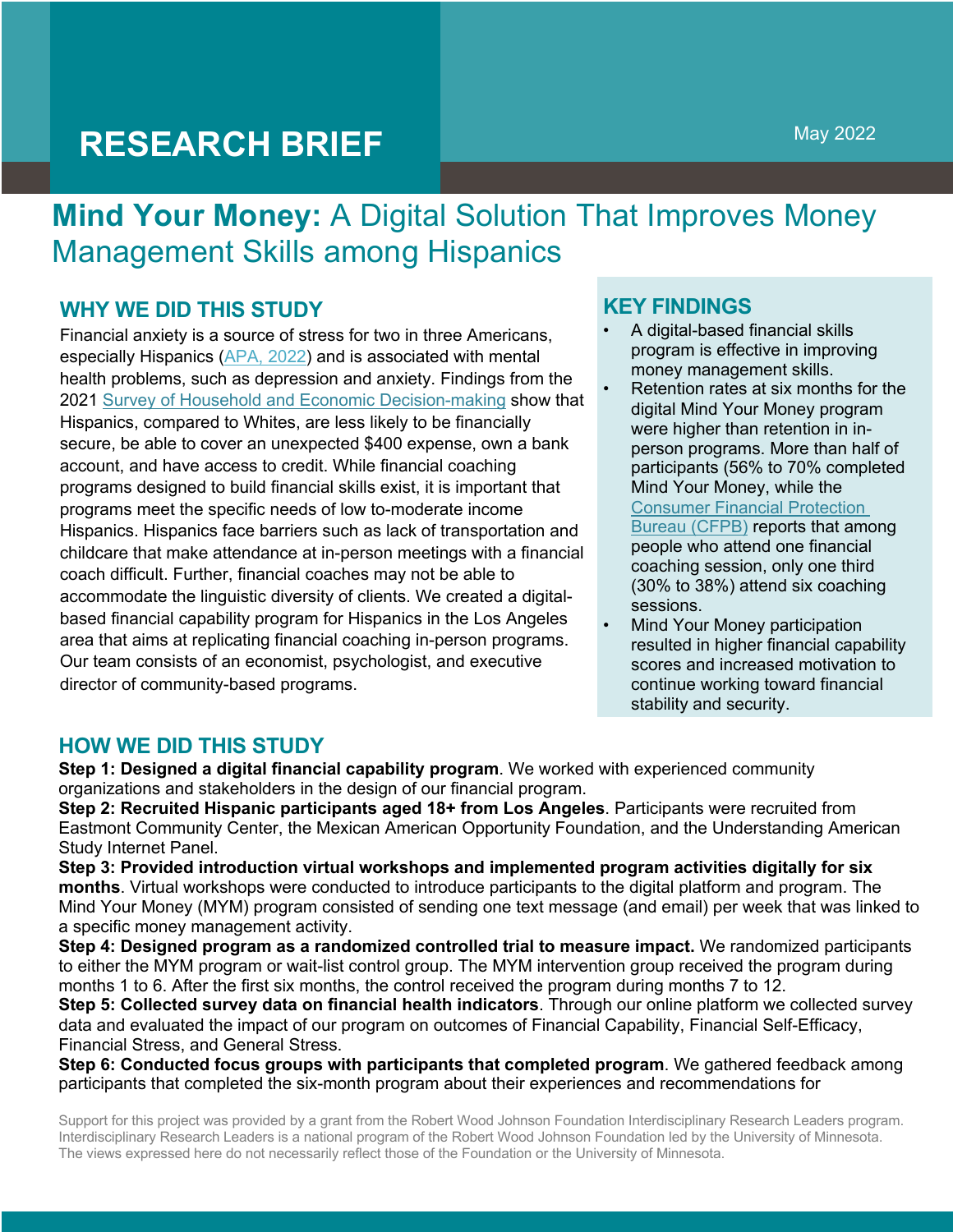## **MIND YOUR MONEY PROGRAM**

Mind Your Money was designed using the educational material from "Your Money, Your Goals" program created by the CFPB.

Each month, one of six topics were covered: 1) setting financial goals

- 2) choosing financial products
- 3) paying bills
- 4) understanding credit reports and scores
- 5) dealing with debt
- 6) saving money

We also added optional material related to managing finances during COVID-19. Each month, participants were invited via text and email to review information (week 1), apply knowledge using an online tool (week 2), take an action and report the action (week 3), and complete an assessment of all personal finances such as income, expenses, debt, and savings (week 4). Participants were encouraged to complete work at their own pace and were sent reminders to complete tasks by the end of the month. Participants received a monetary incentive for each activity they completed (for a maximum of \$220 for completing all activities). All material was available in English and Spanish, and participants were asked about their language preference at the start of the study.

|                                                                        | ∎l Verizon କ<br>12:08 PM                                                                                                                                                                                               |  |
|------------------------------------------------------------------------|------------------------------------------------------------------------------------------------------------------------------------------------------------------------------------------------------------------------|--|
|                                                                        | 60                                                                                                                                                                                                                     |  |
|                                                                        | $+1$ (213) 277-3863 >                                                                                                                                                                                                  |  |
|                                                                        | Wed, Dec 23, 11:57 AM                                                                                                                                                                                                  |  |
|                                                                        | Aprende a revisar tu reporte de<br>crédito usando la herramienta que<br>te proporcionamos aquí: https://<br>survey.cesrusc.org/mym/<br>index.php?l=e3655e-9a64e5-<br>e91388-359372-e2044c. Gracias,<br>Mind your Money |  |
|                                                                        | Learn how to review your credit<br>report by using the tool we provide<br>you here: https://<br>survey.cesrusc.org/mym/<br>index.php?<br>l=01d8ba-77e478-774d40-<br>f0b4b3-bae995. Thank you, Mind<br>your Money       |  |
|                                                                        | mind<br>PEPPERDINE<br>your<br><b>SCHOOL OF PUBLIC POLICY</b><br>money                                                                                                                                                  |  |
| Home                                                                   | Language<br><b>Docs</b><br>Logout                                                                                                                                                                                      |  |
| <b>Welcome to the Mobile Financial Coaching Program!</b>               |                                                                                                                                                                                                                        |  |
|                                                                        | This month's topic: Setting Financial Goals                                                                                                                                                                            |  |
| You have an activity ready! Please click on the button below to start. |                                                                                                                                                                                                                        |  |
|                                                                        | Start Activity for Month 1 Week 1                                                                                                                                                                                      |  |

#### **WHAT WE FOUND**

#### **Participation in Mind your Money shows a positive change on the Financial Capability Score (FCS)**



Preliminary results shows that those who completed the program (treatment group), in comparison to who did not complete program (control group), demonstrated a statistically significant increase in their financial capability score—which represents mastery and comfort with managing finances—at six months. Other analyses of the data collected will include evaluating Mind Your Money participants on other indicators, including how confident they are in managing finances as measured by the Financial Self-Efficacy Scale; their perceived stress related to finances (Financial Stress Score) and general life stress (Perceived Stress Scale).